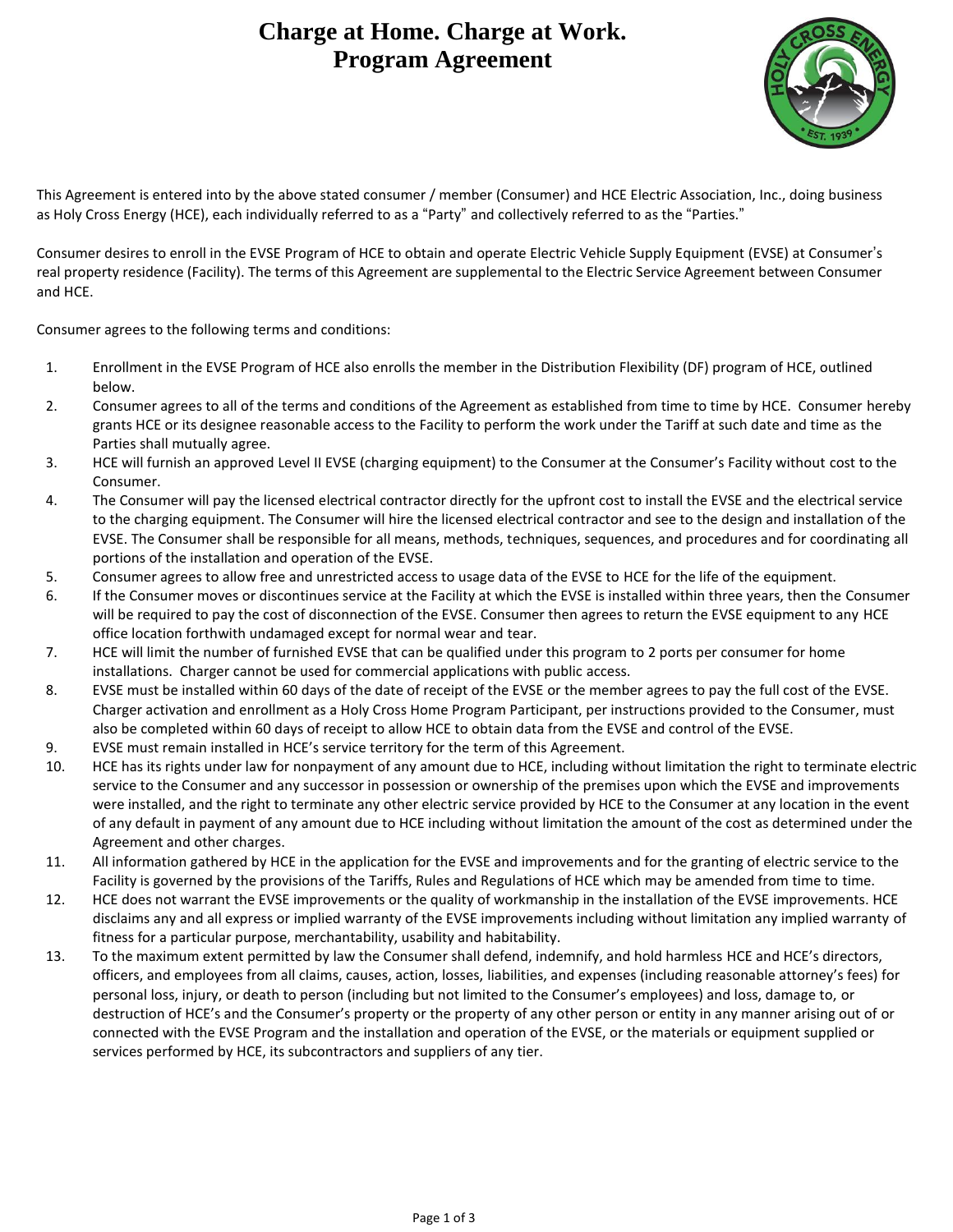- 14. For the duration of the Consumer's participation in the program, Consumer agrees that HCE is entitled to all Green Attributes (such as Renewable Energy Credits, or carbon offsets, as may be applicable) and/or tax benefits of any kind or nature associated with the EVSE, and Consumer hereby conveys to HCE all present and future rights to such Green Attributes and/or tax benefits, and agrees to take all further steps required to effect such transfer to HCE at the time of any such delivery.
- 15. Consumer agrees that (i) it possesses all requisite power and authority to enter into and perform this Agreement and to carry out the transactions contemplated herein; (ii) this Agreement has been duly executed and delivered; and (iii) this Agreement constitutes the legal, valid, binding, and enforceable agreement of Consumer.
- 16. Consumer has obtained, to the extent Consumer has deemed necessary or prudent, legal counsel to advise it on this Agreement.
- 17. Consumer agrees that this Agreement constitutes the full, complete, and only agreement between the Parties and supersedes any previous representations or agreements, and this Agreement shall not be amended except in writing signed by duly authorized representatives of both Parties.
- 18. HCE may disclose such information as may be required to be disclosed by law or court order from a court of competent jurisdiction, and provided further that, unless otherwise prohibited by law.
- 19. Consumer agrees (A) That the laws of the State of Colorado shall govern this Agreement and any dispute arising hereunder shall be litigated in a Federal or State Court located in the State of Colorado, (B) TO WAIVE TO THE FULLEST EXTENT PERMITTED BY LAW THE RIGHT TO A TRIAL BY JURY.
- 20. In the event any provision of this Agreement shall for any reason be held to be invalid, illegal or unenforceable in any respect, the remaining provisions of this Agreement shall remain in full force and effect to the maximum extent possible.
- 21. This Agreement is neither intended to create, nor shall it be construed as creating, a joint venture, partnership or other form of business association between the Parties, or an agreement to enter into any business relationship.
- 22. Consumer will purchase from HCE all electric energy used on the Facility and will pay for at the applicable rates and terms in accordance with the Tariffs, Rules and Regulations of HCE as may from time to time be adopted by HCE.
- 23. No agent or representative of HCE has the power to amend, modify, alter or waive any of the provisions of the terms of this Agreement. Any promises, agreements, or representations made by any agent or representative of HCE not herein set forth shall be void and of no effect.
- 24. Acceptance of this Agreement by HCE shall constitute a binding agreement between the Consumer and HCE.
- 25. Consumer shall comply with the Tariffs, Rules and Regulations of HCE. The Tariffs, Rules and Regulations of HCE may be changed by HCE from time to time and this Agreement shall incorporate the provisions thereof as changed in the future.
- 26. Failure on the part of Consumer to accept service from HCE or to comply with the Tariffs, Rules and Regulations of HCE, or to perform under the terms and conditions of this Agreement shall not relieve Consumer from performing all the conditions set forth in this Agreement. HCE, at its option and without further notice, may remove all or part of the electric facilities of HCE serving the Facility.
- 27. HCE may record this instrument in the office of the County Clerk and Recorder in the County in which the real estate is situated.
- 28. This Agreement shall be binding upon the successors, legal representatives, heirs, devisees, and assigns of the respective parties hereto.
- 29. HCE shall use reasonable diligence to provide Consumer with a constant and uninterrupted supply of electric power and energy; but if such supply shall fail or be Interrupted or become defective through acts of God, or the public enemy, or by accident, strikes, labor troubles, or by action of elements or inability to secure rights-of-way, or other permits needed, or any other cause beyond reasonable control of HCE, the HCE shall not be liable therefor.
- 30. Service will be rendered at the HCE's standard voltage. HCE's meter shall constitute the point of delivery to customer unless otherwise stated in the Tariffs, Rules and Regulations of HCE, and Consumer will own and maintain all poles, wires, equipment and other facilities beyond the point of delivery including without limitation the EVSE.

## **Distribution Flexibility Program Provisions**

In exchange for receiving an electric vehicle charger (EVSE) at no cost the Consumer also agrees to enroll in HCE's Distribution Flexibility (DF) Tariff – with the following terms and conditions being supplemental EVSE specific program rules. The Consumer agrees to allow HCE full operational control of the EVSE. This document serves as the program rules referenced in the DF tariff. The actual tariff terms as posted and amended from time to time shall govern in the event of any discrepancy between the DF tariff and this service Agreement.

Terms and Conditions for HCE's Control of EVSE:

- 31. HCE may delay or initiate the use of EVSE during times of peak demand.
- Peak demand expectations:
	- a. High demand or critical demand events will most commonly take place between the hours of 4 p.m. and 9 p.m. and may occur on any day of the year.
	- b. Peak events are expected to last 2-3 hours in duration.
	- c. HCE will target a limit of 96 peak demand event hours in a calendar year, although that limit can be revised if conditions warrant.